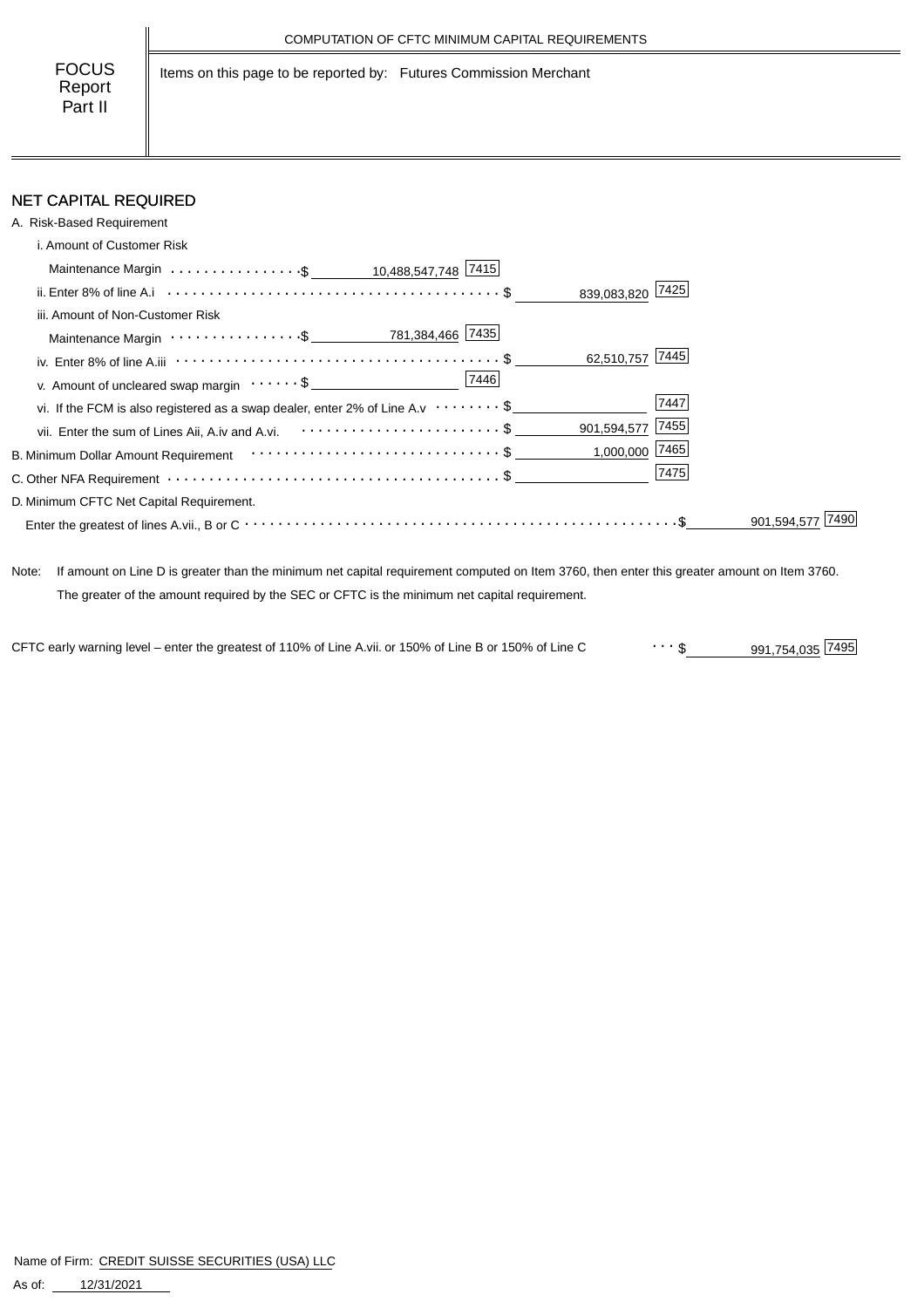Part II | Items on this page to be reported by: Futures Commission Merchant

#### SEGREGATION REQUIREMENTS

| 1. Net ledger balance                                                                                                                                                                                                              |                    |                    |
|------------------------------------------------------------------------------------------------------------------------------------------------------------------------------------------------------------------------------------|--------------------|--------------------|
| A. Cash                                                                                                                                                                                                                            | 1,936,386,033 7010 |                    |
|                                                                                                                                                                                                                                    | 920,922,869 7020   |                    |
| 2. Net unrealized profit (loss) in open futures contracts traded on a contract market $\cdots\cdots\cdots\cdots\cdots\cdots$ \$                                                                                                    | 132,930,852 7030   |                    |
| 3. Exchange traded options                                                                                                                                                                                                         |                    |                    |
| A. Add market value of open option contracts purchased on a contract market enter-inferent content of the content                                                                                                                  |                    | 71,903,971 7032    |
|                                                                                                                                                                                                                                    |                    | 55,998,074) 7033   |
|                                                                                                                                                                                                                                    | 3,006,145,651 7040 |                    |
| 5. Accounts liquidating to a deficit and accounts with debit balances                                                                                                                                                              |                    |                    |
| 8,354,671 7045                                                                                                                                                                                                                     |                    |                    |
|                                                                                                                                                                                                                                    |                    | 7,509 7050         |
|                                                                                                                                                                                                                                    | 3,006,153,160 7060 |                    |
| FUNDS IN SEGREGATED ACCOUNTS                                                                                                                                                                                                       |                    |                    |
| 7. Deposited in segregated funds bank accounts                                                                                                                                                                                     |                    |                    |
| A. Cash                                                                                                                                                                                                                            | 455,072,215 7070   |                    |
| B. Securities representing investments of customers' funds (at market)<br>$\cdots$ $\cdots$ $\cdots$ $\cdots$ $\cdots$ $\cdots$ $\cdots$ $\cdots$ $\cdots$ $\cdots$ $\cdots$ $\cdots$ $\cdots$                                     |                    | 7080               |
|                                                                                                                                                                                                                                    | 775,371,734 7090   |                    |
| 8. Margins on deposit with derivatives clearing organizations of contract markets                                                                                                                                                  |                    |                    |
| A. Cash                                                                                                                                                                                                                            | 1,833,999,957 7100 |                    |
| B. Securities representing investments of customers' funds (at market)<br>$\cdots$ $\cdots$ $\uparrow$ $\qquad \qquad$ $\qquad \qquad$                                                                                             |                    | 7110               |
| C. Securities held for particular customers or option customers in lieu of cash (at market) $\cdots \cdots \cdots \cdots$ \$ ___________145,551,135 7120                                                                           |                    |                    |
|                                                                                                                                                                                                                                    |                    | $(6,520,956)$ 7130 |
| 10. Exchange traded options                                                                                                                                                                                                        |                    |                    |
|                                                                                                                                                                                                                                    |                    | 71,903,971 7132    |
| B. Value of open short option contracts $\cdots \cdots \cdots \cdots \cdots \cdots \cdots \cdots \cdots \cdots \cdots \cdots \cdots$                                                                                               |                    | 55,998,074) 7133   |
| 11. Net equities with other FCMs                                                                                                                                                                                                   |                    |                    |
| A. Net liquidating equity                                                                                                                                                                                                          |                    | 356,008 7140       |
| B. Securities representing investments of customers' funds (at market)<br>The market $\frac{1}{2}$ and the content of securities of customers' funds (at market)<br>$\cdots$ $\frac{1}{2}$ and $\cdots$ $\frac{1}{2}$ and $\cdots$ |                    | 7160               |
|                                                                                                                                                                                                                                    |                    | 7170               |
| 12. Segregated funds on hand (describe:                                                                                                                                                                                            |                    | 7150               |
|                                                                                                                                                                                                                                    |                    |                    |
|                                                                                                                                                                                                                                    | 213,582,830 7190   |                    |
| 150,307,658 7194                                                                                                                                                                                                                   |                    |                    |
| 16. Excess (deficiency) funds in segregation over (under) Management Target Amount Excess Fig. Access (deficiency) funds in segregation over (under) Management Target Amount Excess                                               |                    | 63,275,172 7198    |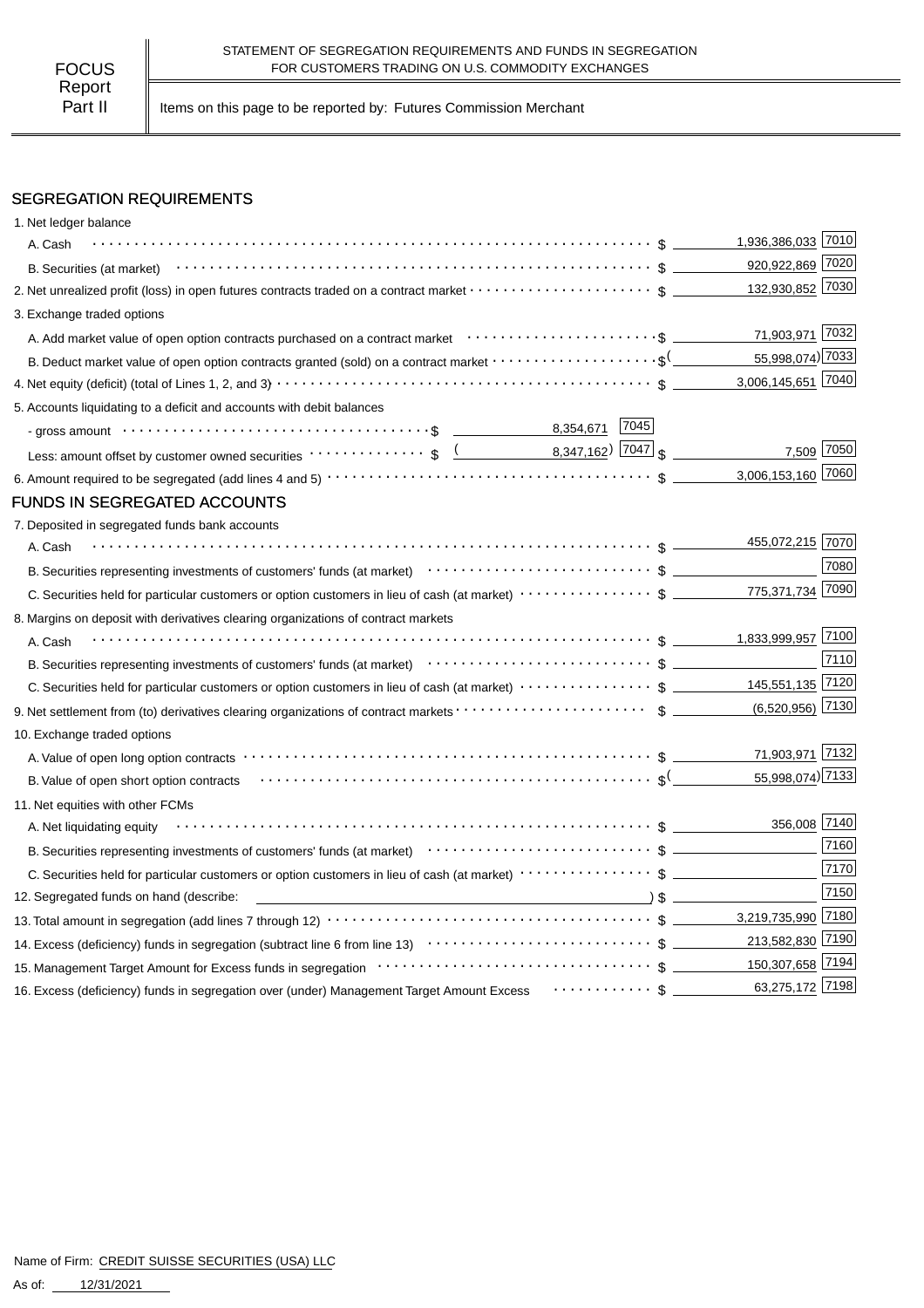#### STATEMENT OF CLEARED SWAPS CUSTOMER SEGREGATION REQUIREMENTS FOCUS TO CUS AND FUNDS IN CLEARED SWAPS CUSTOMER<br>Report **ACCOUNTS UNDER SECTION 4D(F)** OF THE COMMODITY EX ACCOUNTS UNDER SECTION 4D(F) OF THE COMMODITY EXCHANGE ACT

Items on this page to be reported by: Futures Commission Merchant

#### CLEARED SWAPS CUSTOMER REQUIREMENTS

| 1. Net ledger balance                                                                                                                                                                 |                                   |      |
|---------------------------------------------------------------------------------------------------------------------------------------------------------------------------------------|-----------------------------------|------|
| A. Cash                                                                                                                                                                               | 6,967,045,837 8500                |      |
| B. Securities (at market) $\cdots$ $\cdots$ $\cdots$ $\cdots$ $\cdots$ $\cdots$ $\cdots$ $\cdots$ $\cdots$ $\cdots$ $\cdots$ $\cdots$ $\cdots$ $\cdots$ $\cdots$ $\cdots$             | 1,665,630,060 8510                |      |
|                                                                                                                                                                                       | $(1,025,541,050)$ 8520            |      |
| 3. Cleared swaps options                                                                                                                                                              |                                   |      |
|                                                                                                                                                                                       |                                   | 8530 |
| B. Market value of open cleared swaps option contracts granted (sold) $\cdots \cdots \cdots \cdots \cdots \cdots \cdots$                                                              |                                   | 8540 |
| 4. Net equity (deficit) (add lines 1, 2 and 3) $\cdots$ $\cdots$ $\cdots$ $\cdots$ $\cdots$ $\cdots$ $\cdots$ $\cdots$ $\cdots$ $\cdots$ $\cdots$ $\cdots$ $\cdots$ $\cdots$ $\cdots$ | 7,607,134,847 8550                |      |
| 5. Accounts liquidating to a deficit and accounts with debit balances                                                                                                                 |                                   |      |
| 8560<br>21,516,998                                                                                                                                                                    |                                   |      |
| Less: amount offset by customer owned securities $\cdots \cdots \cdots$ ; $\frac{(21,464,311)}{21,464,311)}$                                                                          | 52,687 8580                       |      |
|                                                                                                                                                                                       | 7,607,187,534                     | 8590 |
| FUNDS IN CLEARED SWAPS CUSTOMER SEGREGATED ACCOUNTS                                                                                                                                   |                                   |      |
| 7. Deposited in cleared swaps customer segregated accounts at banks                                                                                                                   |                                   |      |
| A. Cash                                                                                                                                                                               | 1,016,376,590 8600                |      |
|                                                                                                                                                                                       |                                   | 8610 |
| C. Securities held for particular cleared swaps customers in lieu of cash (at market) $\cdots\cdots\cdots\cdots\cdots\cdots$ \$                                                       | 99,532,324 8620                   |      |
| 8. Margins on deposit with derivatives clearing organizations in cleared swaps customer segregated accounts                                                                           |                                   |      |
| A. Cash                                                                                                                                                                               |                                   |      |
|                                                                                                                                                                                       |                                   | 8640 |
|                                                                                                                                                                                       |                                   |      |
|                                                                                                                                                                                       |                                   |      |
| 10. Cleared swaps options                                                                                                                                                             |                                   |      |
|                                                                                                                                                                                       |                                   | 8670 |
|                                                                                                                                                                                       |                                   | 8680 |
| 11. Net equities with other FCMs                                                                                                                                                      |                                   |      |
| A. Net liquidating equity                                                                                                                                                             |                                   | 8690 |
|                                                                                                                                                                                       |                                   | 8700 |
|                                                                                                                                                                                       |                                   | 8710 |
| 12. Cleared swaps customer funds on hand (describe: which is a state of the state of the state of the state of                                                                        | $\sim$                            | 8715 |
| 13. Total amount in cleared swaps customer segregation (add Lines 7 through 12) $\cdots\cdots\cdots\cdots\cdots\cdots\cdots$ \$ ________8,169,128,145 8720                            |                                   |      |
| 14. Excess (deficiency) funds in cleared swaps customer segregation (subtract Line 6 from Line 13) $\cdots\cdots\cdots$ \$                                                            | 561,940,611 8730                  |      |
| 15. Management target amount for excess funds in cleared swaps segregated accounts $\cdots\cdots\cdots\cdots\cdots\$                                                                  | 380,359,377 8760                  |      |
| 16. Excess (deficiency) funds in cleared swaps customer segregated accounts over (under) management target<br>excess                                                                  | 181,581,234 8770<br>$\frac{1}{2}$ |      |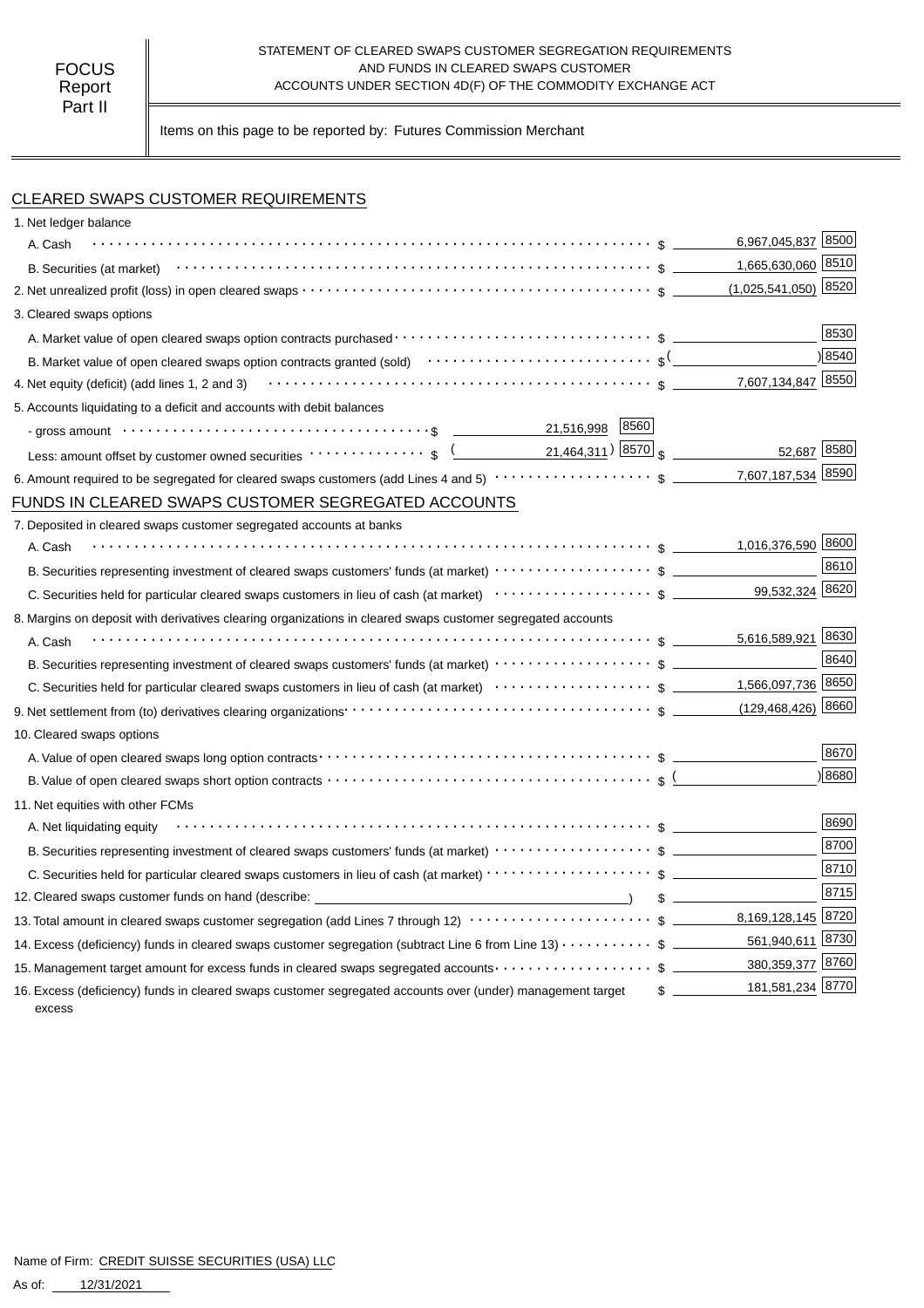| FOCUS   |  |
|---------|--|
| Report  |  |
| Part II |  |

Items on this page to be reported by a: Futures Commission Merchant

|                                                                                                                                                                 | 7200 |
|-----------------------------------------------------------------------------------------------------------------------------------------------------------------|------|
| 2. Funds/property in segregated accounts                                                                                                                        |      |
| 7210<br>A. Cash $\cdots$ $\cdots$ $\cdots$ $\cdots$ $\cdots$ $\cdots$ $\cdots$ $\cdots$ $\cdots$ $\cdots$ $\cdots$ $\cdots$ $\cdots$ $\cdots$ $\cdots$ $\cdots$ |      |
| 7220                                                                                                                                                            |      |
|                                                                                                                                                                 | 7230 |
|                                                                                                                                                                 | 7240 |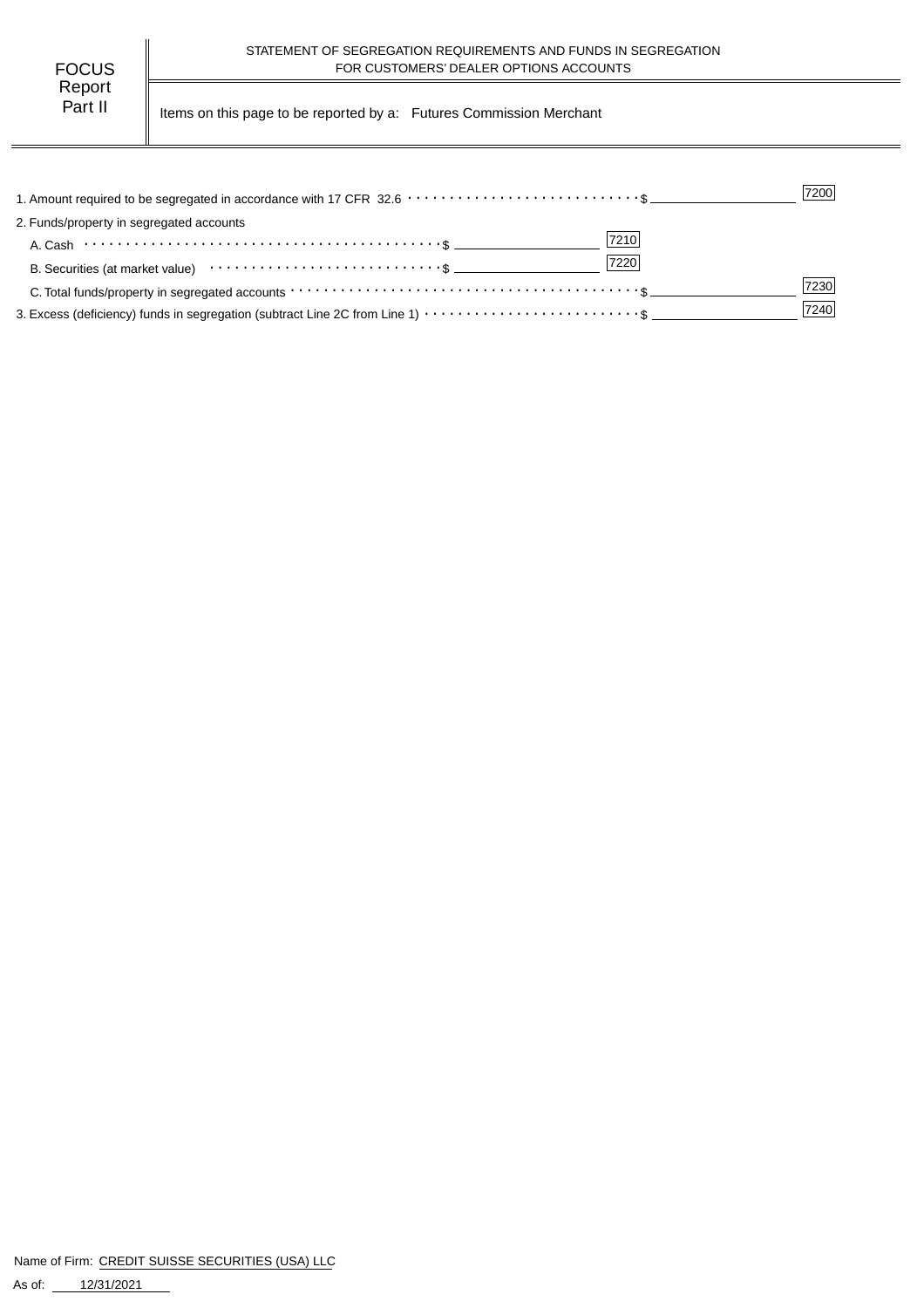## STATEMENT OF SECURED AMOUNTS AND FUNDS HELD IN SEPARATE ACCOUNTS FOR FOREIGN FUTURES<br>
Report AND FOREIGN OPTIONS CUSTOMERS PURSUANT TO CFTC REGULATION 30.7

Part II | Items on this page to be reported by a: Futures Commission Merchant

#### FOREIGN FUTURES AND FOREIGN OPTIONS SECURED AMOUNTS

| Amount required to be set aside pursuant to law, rule or regulation of a foreign government                      |                        |      |
|------------------------------------------------------------------------------------------------------------------|------------------------|------|
|                                                                                                                  |                        | 7305 |
| 1. Net ledger balance - Foreign futures and foreign option trading - All Customers                               |                        |      |
| A. Cash                                                                                                          | 2,840,413,584 7315     |      |
| B. Securities (at market)                                                                                        | 917,025,573 7317       |      |
| 2. Net unrealized profit (loss) in open futures contracts traded on a foreign board of trade \$                  | $(452, 701, 098)$ 7325 |      |
| 3. Exchange traded options                                                                                       |                        |      |
| A. Market value of open option contracts purchased on a foreign board of trade\$                                 | 13,051,703             | 7335 |
| B. Market value of open contracts granted (sold) on a foreign board of trade \$                                  | $(7,712,328)$ 7337     |      |
|                                                                                                                  | 3,310,077,434 7345     |      |
| 5. Accounts liquidating to a deficit and accounts with                                                           |                        |      |
| 2,636,107 7351                                                                                                   |                        |      |
| $2,611,719$ 7352 \$<br>Less: amount offset by customer owned securities \$                                       | 24,388 7354            |      |
| 6. Amount required to be set aside as the secured amount - Net Liquidating Equity Method (add lines 4 and 5)  \$ | 3,310,101,822          | 7355 |
| 7. Greater of amount required to be set aside pursuant to foreign jurisdiction (above) or line 6. \$             | 3,310,101,822 7360     |      |